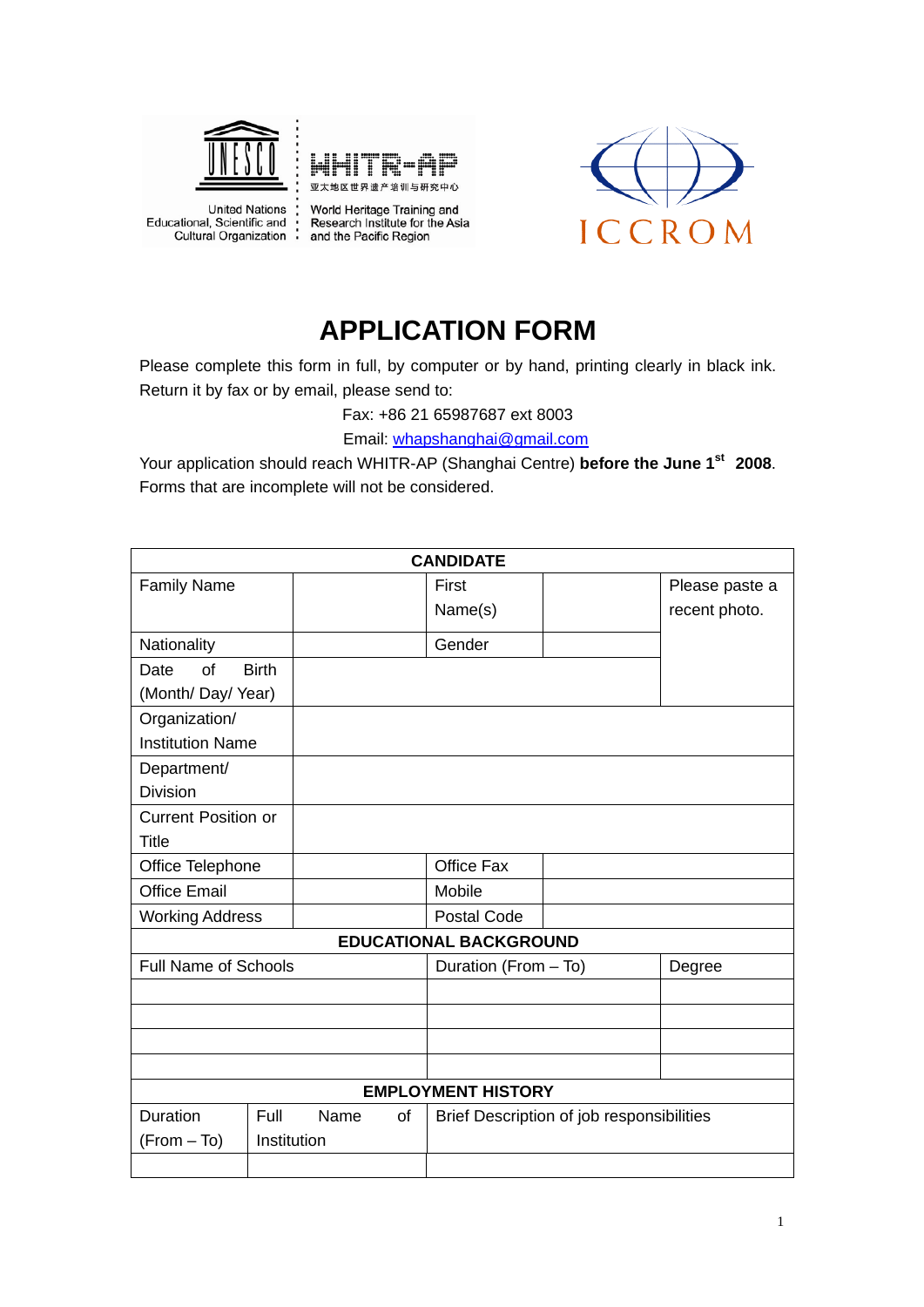|                                                                                              |      | PRESENT JOB RESPONSIBILITIES                                                              |      |  |
|----------------------------------------------------------------------------------------------|------|-------------------------------------------------------------------------------------------|------|--|
|                                                                                              |      |                                                                                           |      |  |
|                                                                                              |      |                                                                                           |      |  |
|                                                                                              |      |                                                                                           |      |  |
|                                                                                              |      |                                                                                           |      |  |
|                                                                                              |      |                                                                                           |      |  |
|                                                                                              |      |                                                                                           |      |  |
|                                                                                              |      |                                                                                           |      |  |
|                                                                                              |      | <b>ACHIEVEMENTS/ AWARDS</b>                                                               |      |  |
|                                                                                              |      |                                                                                           |      |  |
|                                                                                              |      |                                                                                           |      |  |
|                                                                                              |      |                                                                                           |      |  |
|                                                                                              |      |                                                                                           |      |  |
|                                                                                              |      |                                                                                           |      |  |
|                                                                                              |      |                                                                                           |      |  |
|                                                                                              |      |                                                                                           |      |  |
|                                                                                              |      | <b>PUBILCATION &amp; RESEARCH</b>                                                         |      |  |
| (Title/Publisher)                                                                            |      |                                                                                           | Date |  |
|                                                                                              |      |                                                                                           |      |  |
|                                                                                              |      |                                                                                           |      |  |
|                                                                                              |      |                                                                                           |      |  |
|                                                                                              |      |                                                                                           |      |  |
|                                                                                              |      |                                                                                           |      |  |
|                                                                                              |      |                                                                                           |      |  |
|                                                                                              |      | <b>LANGUAGE PROFICIENCY</b>                                                               |      |  |
| English                                                                                      |      |                                                                                           |      |  |
|                                                                                              |      |                                                                                           |      |  |
| Spoken                                                                                       | Good | Fair<br>Poor                                                                              |      |  |
| Understanding                                                                                | Good | Fair<br>Poor                                                                              |      |  |
| Written                                                                                      | Good | Poor<br>Fair                                                                              |      |  |
|                                                                                              |      |                                                                                           |      |  |
|                                                                                              |      |                                                                                           |      |  |
|                                                                                              |      | The course will be held in English, please enclose a certificate attesting your knowledge |      |  |
| if possible, for instance from the British Council or from an internationally accredited EFL |      |                                                                                           |      |  |
| course provider in the case of English or equivalent as appropriate.                         |      |                                                                                           |      |  |
|                                                                                              |      | <b>PERSONAL STATEMENT</b>                                                                 |      |  |
|                                                                                              |      |                                                                                           |      |  |
| Explain why you are applying for this course, what you hope to learn from it, and how it     |      |                                                                                           |      |  |
| will benefit your professional development and your institution                              |      |                                                                                           |      |  |
|                                                                                              |      |                                                                                           |      |  |
|                                                                                              |      |                                                                                           |      |  |
|                                                                                              |      |                                                                                           |      |  |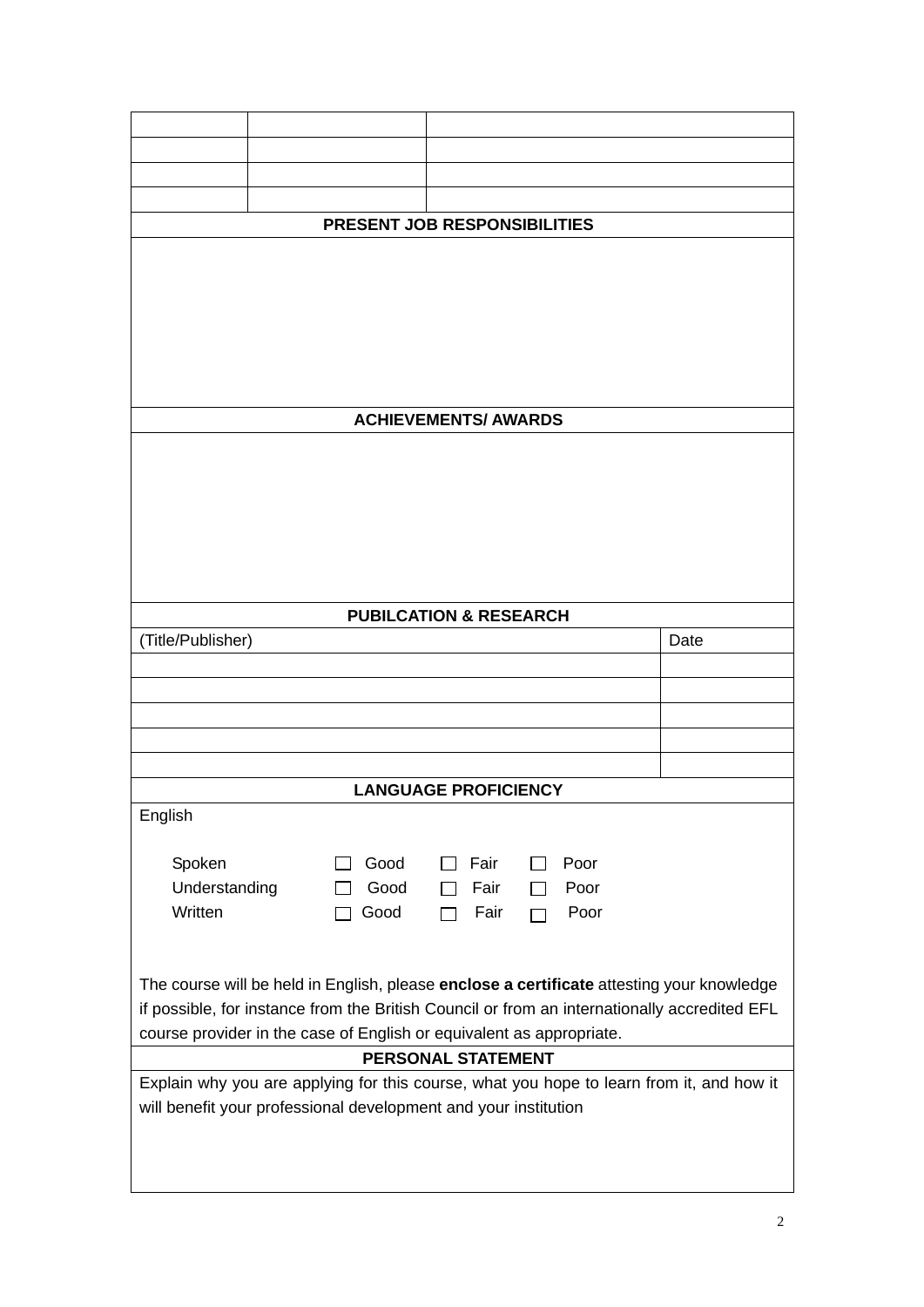## **FUNDING FOR COURSE PARTICIPATION**

Applicants are encouraged to seek financial support in their own countries - from state institutions, foundations, or employers. Always allow ample time for applications to be processed, and inform UNESCO WHITR-AP immediately of the results.

Applicants are expected to cover the costs of their participation (travel, fees and living expenses). UNESCO WHITR-AP is able to offer a limited number of scholarships that are reserved exclusively for accepted course participants. These scholarships normally only cover subsistence costs during the course period and do not include course fee or travel expenses. Unless indicated otherwise, accepted participants must pay the course fees.

If accepted as a course participant, I will investigate the following sources of funding in my country:

Having funding available in no way ensures selection for a course, nor does admission to a course automatically entail concession of a scholarship.

| Should I not succeed in finding other sources of funding, I will be requesting financial |       |      |
|------------------------------------------------------------------------------------------|-------|------|
| support from UNESCO WHITR-AP.                                                            | □ Yes | ⊟ No |
|                                                                                          |       |      |

| <b>OFFICAL ENDORSEMENT</b> |  |          |    |  |
|----------------------------|--|----------|----|--|
| Name                       |  | Title    | or |  |
|                            |  | Position |    |  |
| Institution or             |  | Office   |    |  |